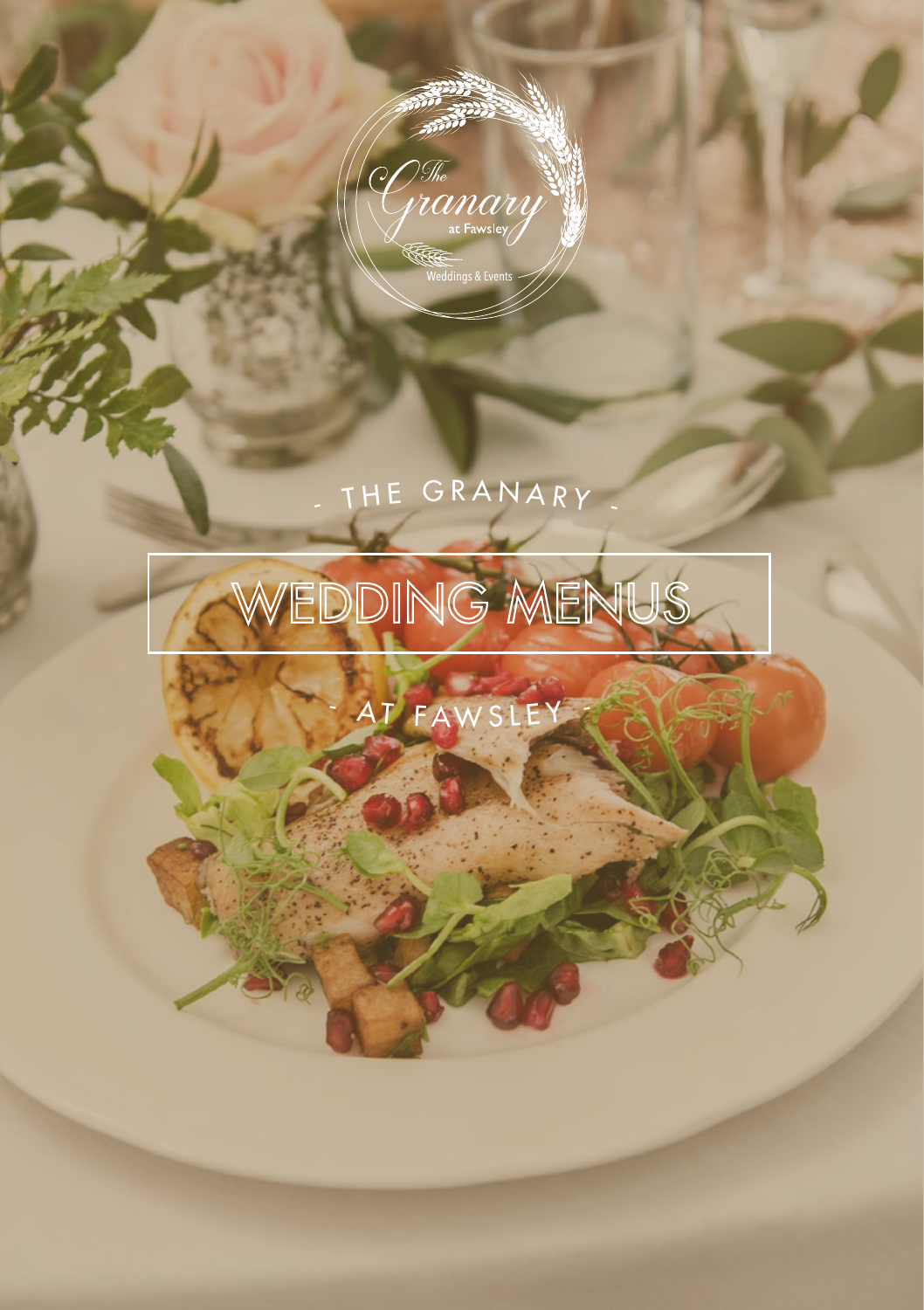

Our guests are still commenting to us two months later, "I've never had such amazing food at a wedding" from one guest and "The breakfast was incredible, the best I've ever had in a hotel and such fantastic local produce" from another.

Emma & Troy

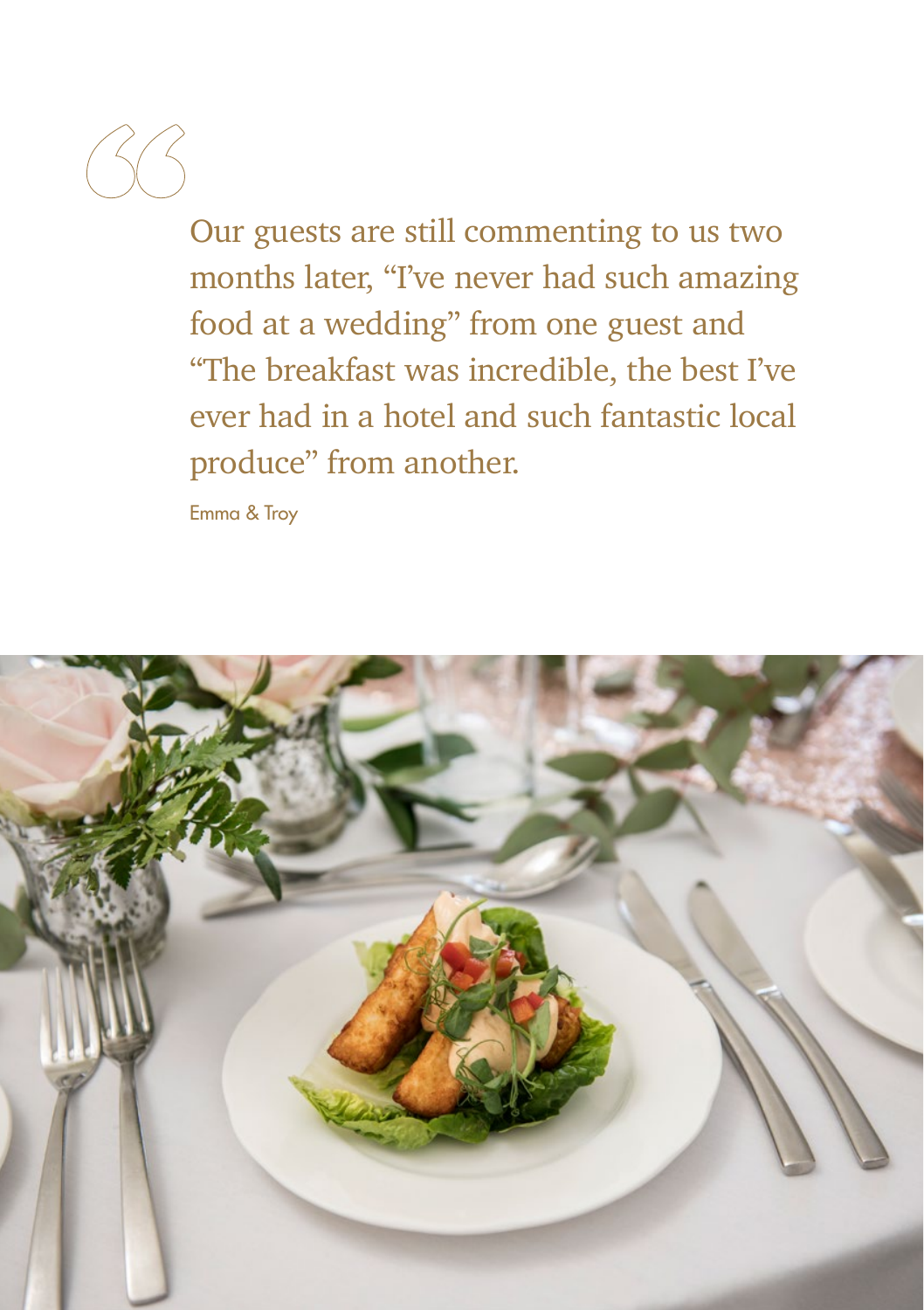

# **Wedding Breakfast Canapes**

Duck liver parfait - red onion jam - puffed wild rice Smoked chicken caesar – egg yolk ketchup – garlic emulsion Crispy ham hock – pickled shallots – black onion and parsley mayo Gin cured seatrout – tarragon emulsion – caviar – fennel cracker Salt cod and saffron bon bons – red pepper gel

Oak smoked salmon and dill mousse – keta caviar – smoked herring roe

# **Vegetarian Breakfast Canapes**

Goats cheese mousse - beetroot - red onion marmalade Crispy turmeric cauliflower – spiced tomato gel – cauliflower and herb rice

Spiced aubergine caviar – hummus – coriander puffed wild rice

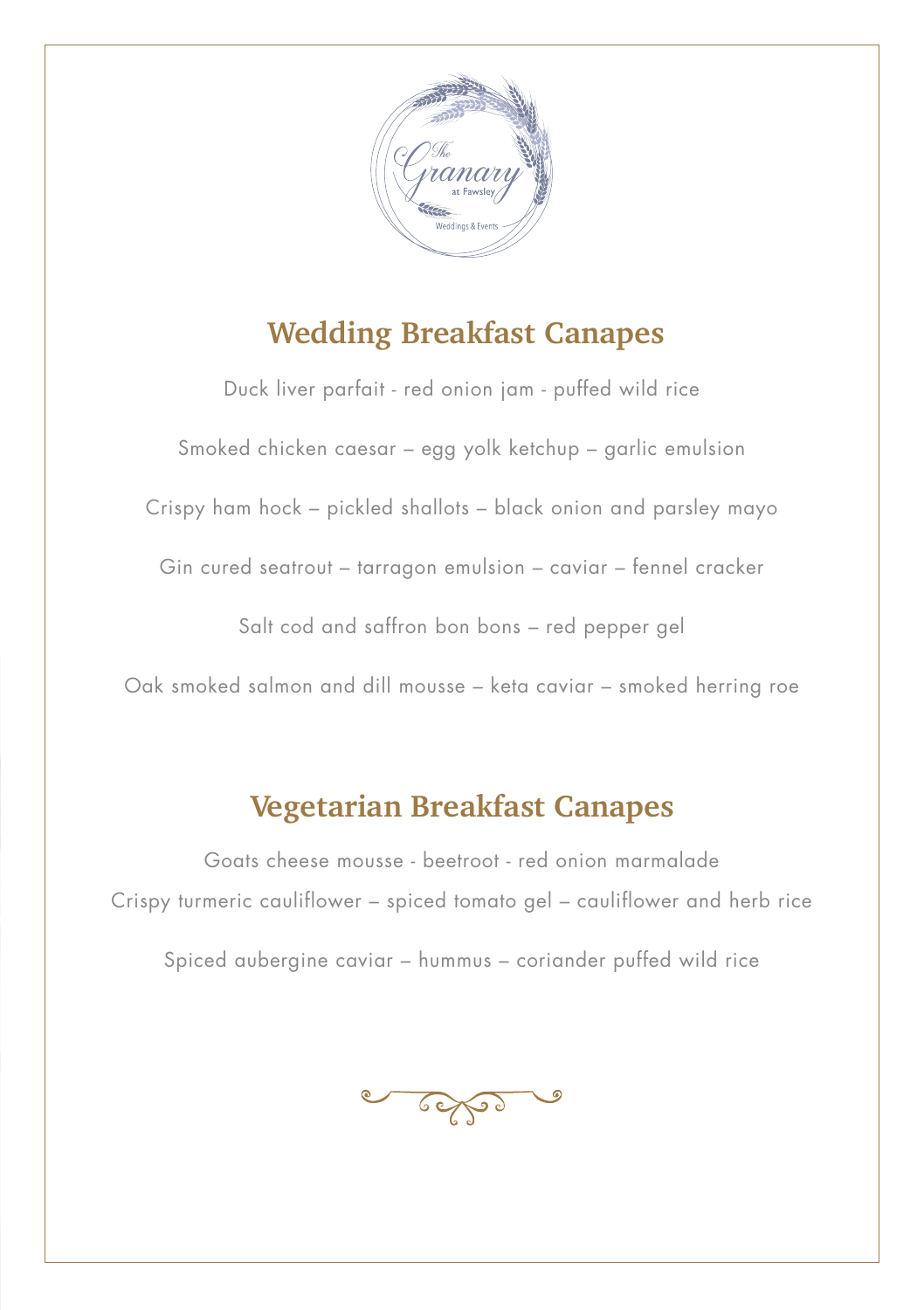

# **Wedding Breakfast Starters**

Smoked Northamptonshire pigeon breast – beetroot – pickled fennel – celery – pumpkin seed granola – crème fraiche

Chicken liver parfait – toasted brioche – bitter orange chutney – mustard frills

Pork belly and chorizo sausage roll – black onion emulsion – pickled shallots – chorizo oil – chives

Torched mackerel – beetroot carpaccio – tarragon emulsion – crème fraiche – squid ink cracker

Oak smoked sea trout – dill emulsion -guinness and black treacle bread

Salt cod and saffron bon bons – chorizo – red pepper sauce – dill oil

# **Vegetarian Breakfast Starters**

Celeriac velouté – parmesan – chilli – puffed wild rice – sourdough toast

Mini macaroni cheese – spiced tomato gel – pecorino cheese – chives

Heritage tomatoes – buffalo mozzarella – basil – black olives – blood mary sorbet – basil snow

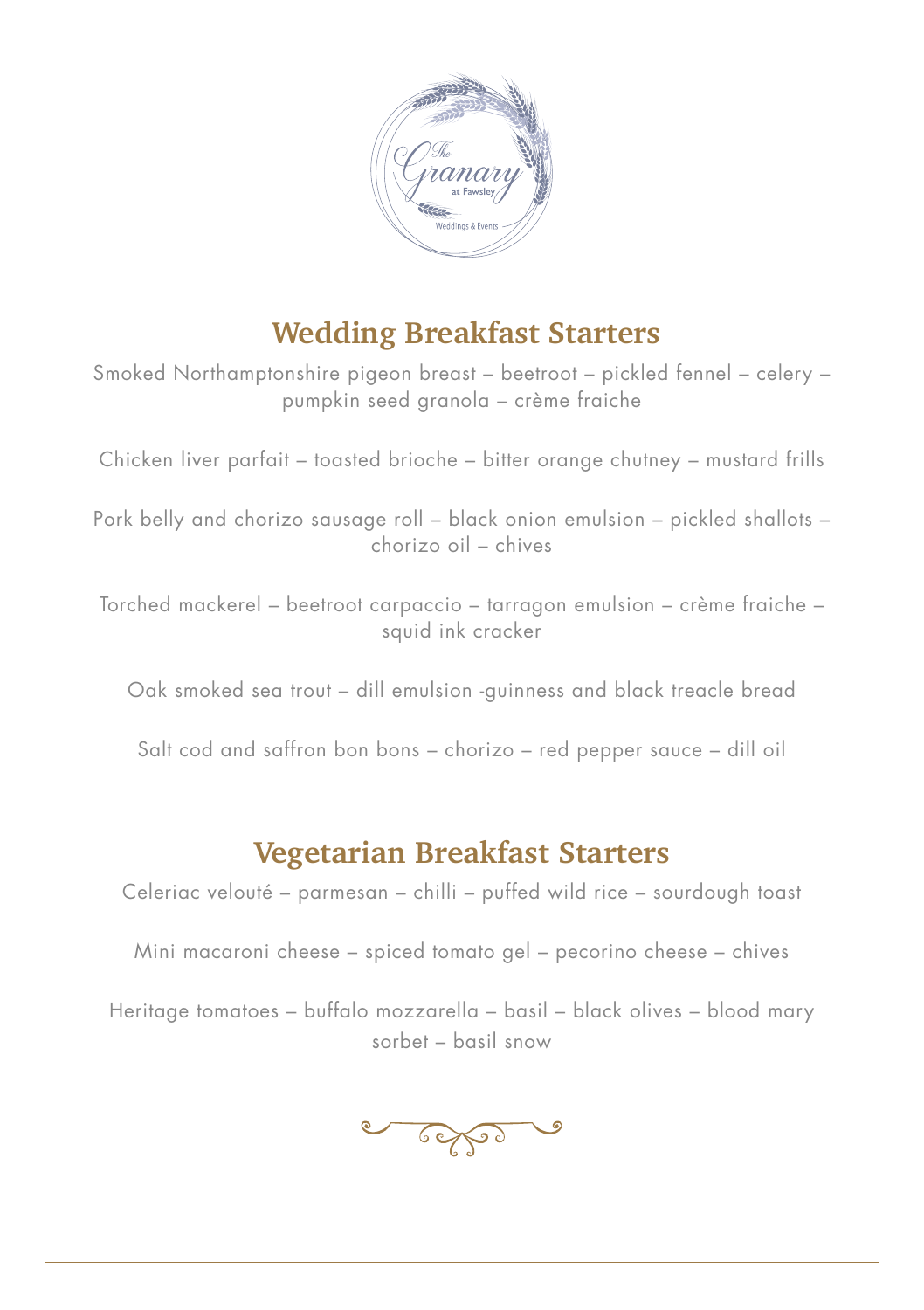

# **Wedding Breakfast Main Courses**

Chicken supreme – roasted new potatoes – savoy cabbage – wild mushrooms – white wine crème fraiche sauce

Sticky beef cheek bourguignon – creamed maris piper – tenderstem broccoli – Carignan sauce

Slow cooked duck breast – confit duck leg and petit pois à la Francais – duck fat maris piper

Garam masala salt cod – crushed minted peas – beef fat chips – battered bits – tartare sauce

Pan roasted sea bass – saffron crushed new potatoes – ratatouille – tomato beurre blanc

Sous vide salmon fillet – creamed maris piper – tender stem broccoli – tiger prawns – smoked mussels – caviar – white wine and crème fraiche

### **Vegetarian Breakfast Main Courses**

Chestnut mushroom and tarragon risotto – parmesan – pan roasted wild mushrooms

Harissa spiced cauliflower steak – roasted aubergine – hummus – pickled carrots – black sesame - coriander

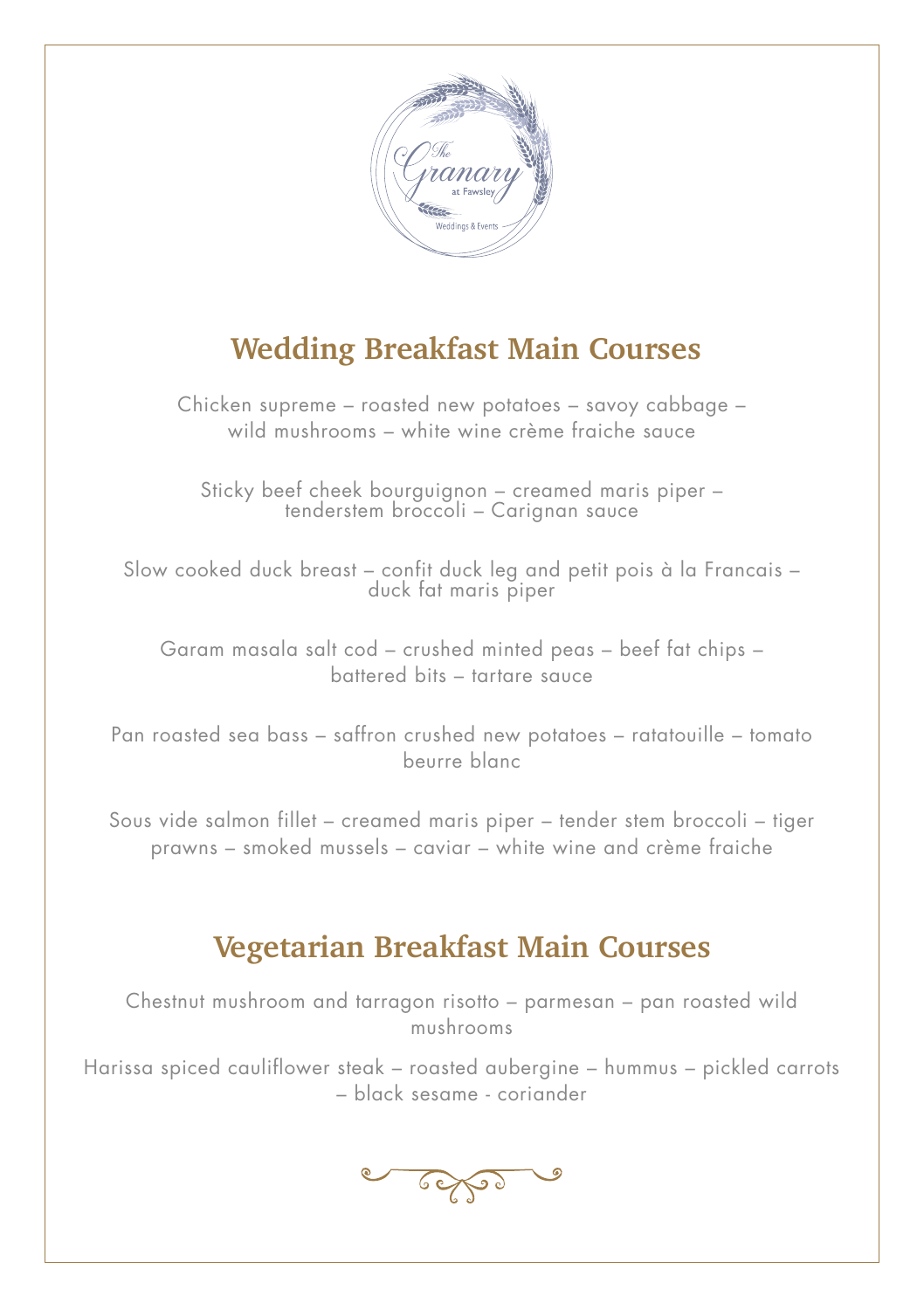

# **Wedding Breakfast Desserts**

Chocolate & Caramel Crunch (Chocolate cremeux – chocolate crumble – dulce de leche – brandy steeped chocolate sponge – caramel crunch – meringue)

Lemon cheesecake mousse – chocolate tuile – chocolate soil – honeycomb – yogurt sorbet

Sticky toffee pudding – salted caramel sauce – chocolate crumb – vanilla ice cream

Rum steeped caramelised pineapple – coconut and lime cream – toasted coconut – honeycomb – sunflower seed granola (VE)

Selection of three English cheese – red onion marmalade – oat biscuits – grapes – figs – marmite butter (£5 supplement charge)

Cheese Wedding Cake – Stilton, Shropshire Blue, Wensleydale with cranberries, Wensleydale with apricots, Brie wheel, Black Bomber, Godmanchester, topped with a heart shaped vintage Cheddar – Served with grapes, figs, red onion marmalade, marmite butter, sourdough, & parmesan crisps £10.50 per head, min 90 people or £945

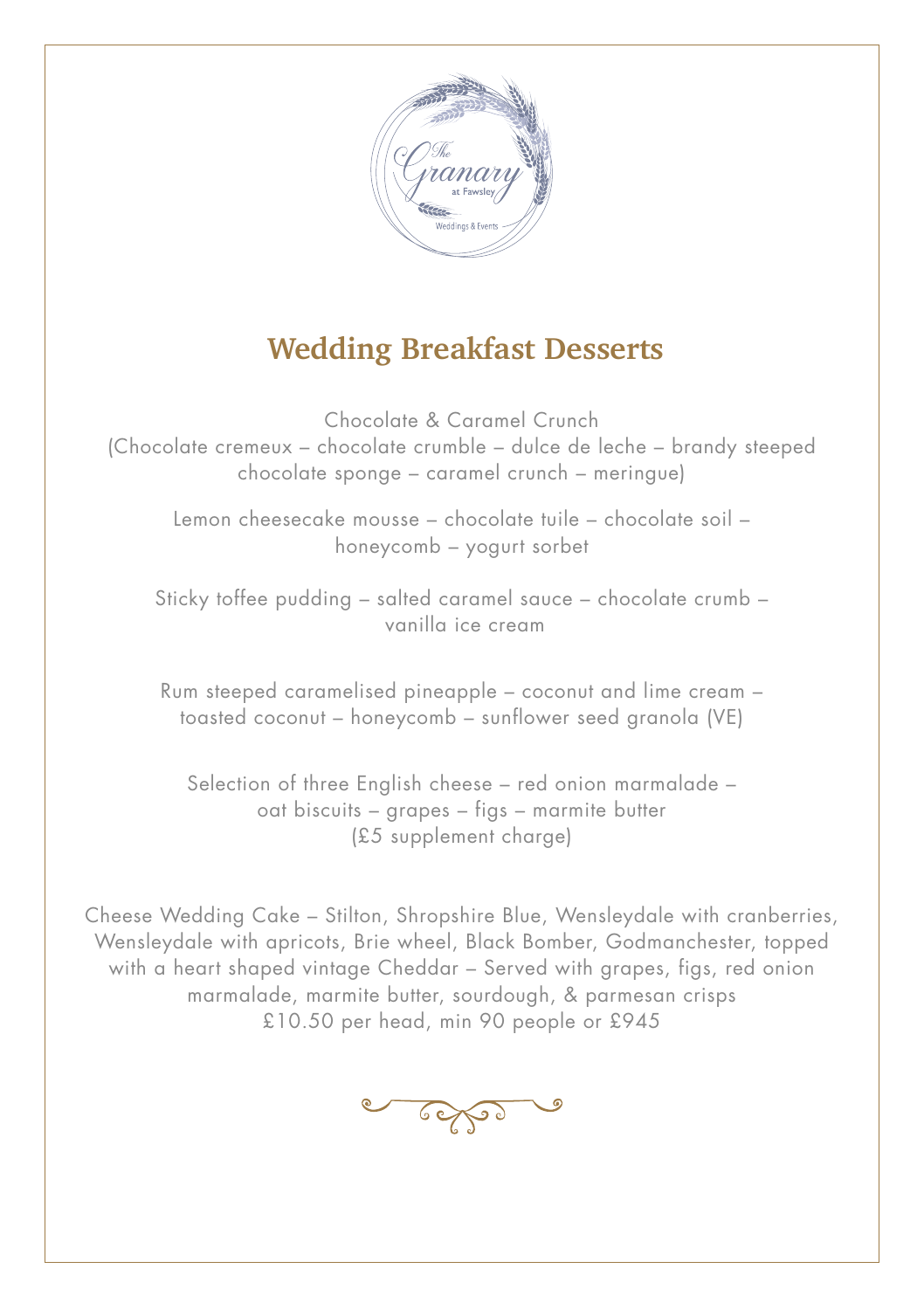

# **Wedding Breakfast Pricing**

Our typical wedding breakfast pricing is based on a cost per course making it easier for you to enjoy incredible food within your budget.

All our dishes as freshly prepared by award winning chef Danny Tompkins, so you can relax knowing that your wedding catering will be an exquisite culinary experience.

All our menus can be adapted to suit your requirements.

### **Two Course Wedding Breakfast**

£52 per head / children £26 per head (Choice of two courses: 4 x canapes / starter / main / dessert)

#### **Three Course Wedding Breakfast**

£65 per head / children £32.50 per head (Choice of three courses: 4 x canapes / starter / main / dessert)

#### **Four Course Wedding Breakfast**

£76 per head / children £38 per head (Includes 4 x canapes / starter / main / dessert)

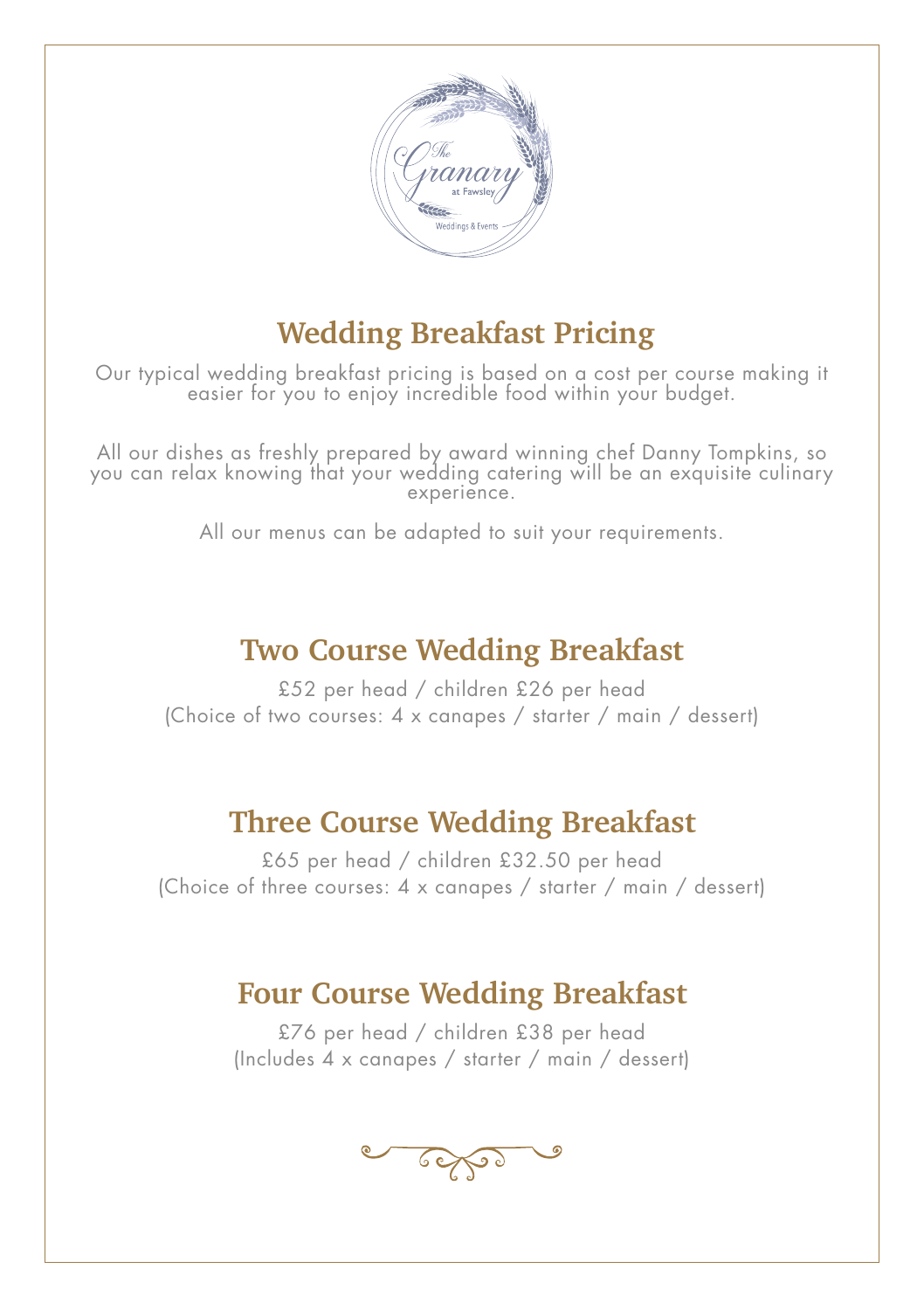

# **Wedding Sharing Boards**

### **Meat Board**

Roast sirloin of beef Sticky beef cheeks Beef short ribs £40 per head / children £20 per head

# **Fish Board**

Hay smoked trout Chargrilled tiger prawns Cured torched mackerel £40 per head / children £20 per head

# **Veggie Board**

Harissa spiced charred aubergine Fried halloumi with herby dressing Crispy turmeric cauliflower steaks £35 per head / children £17.50 per head

Served with the following accompaniments: Rosemary and garlic roast potatoes Buttered hispy cabbage Aged balsamic dressed toasted gem lettuce hearts Beefsteak tomatoes – burrata – extra virgin olive oil

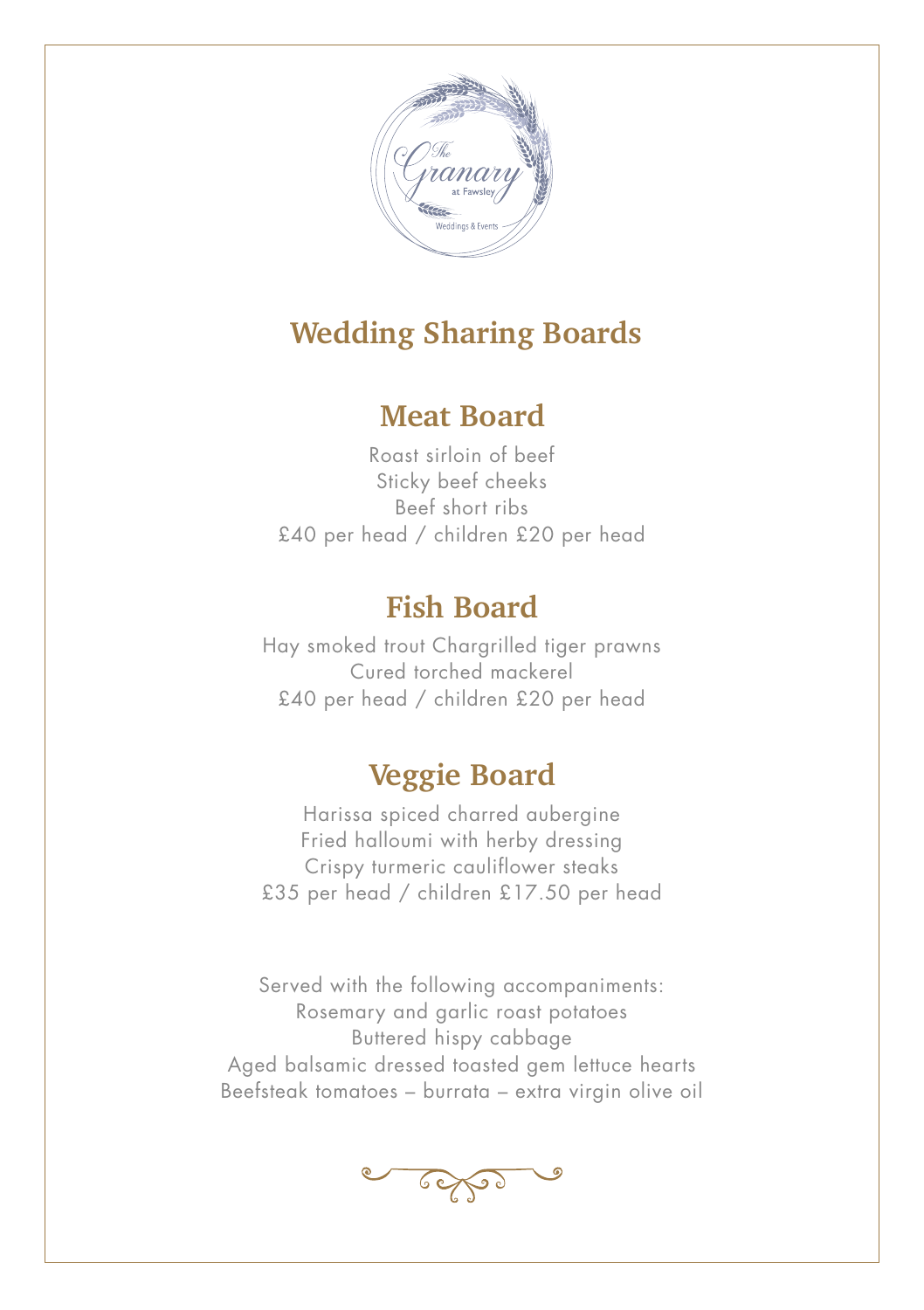

# **Wedding Sharing Dessert**

### **Summer Fairground**

Dunking donuts Chocolate popcorn Honeycomb Salted caramel chocolate sauce Chocolate brownie Vanilla ice cream Chocolate soil Raspberry sorbet Chocolate tuille Toasted orange marshmallows

£16.50 per head / children £8 per head

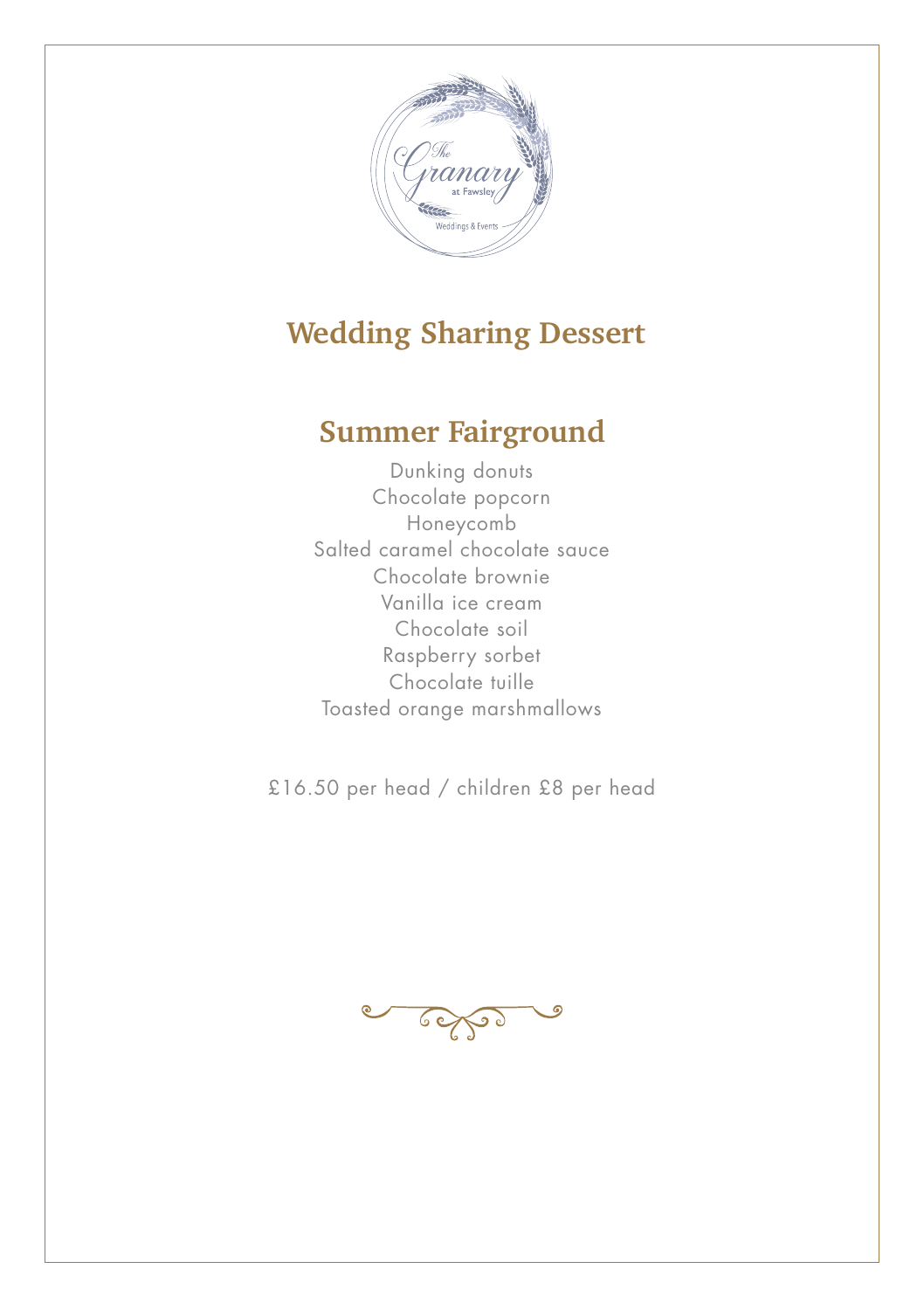

#### **Evening Street Food**

Mini Fish & Chips (Garam masala salt haddock – beef fat chips – beer and beef dripping batter – mushy peas)

Hog Roast (24 hour cooked pork belly – crackling – sage and apricot stuffing – apple sauce – fresh crusty ciabatta) - £7.50 per head

Moroccan Spiced Lamb (Moroccan spiced lamb shoulder – pickled carrots – crème fraiche – crispy onions - coriander – nigella seeds – coriander rice)

> Moroccan Tagine (Aubergine tagine – herby pine nut cous cous – Moroccan flat breads – chilli oil)

Beef Chilli (Smoked chilli - rice – crème fraiche - lime zest - coriander - crispy tortillas)

> £15 per head / children £7.50 per head (Choice of one plus a vegetarian alternative)

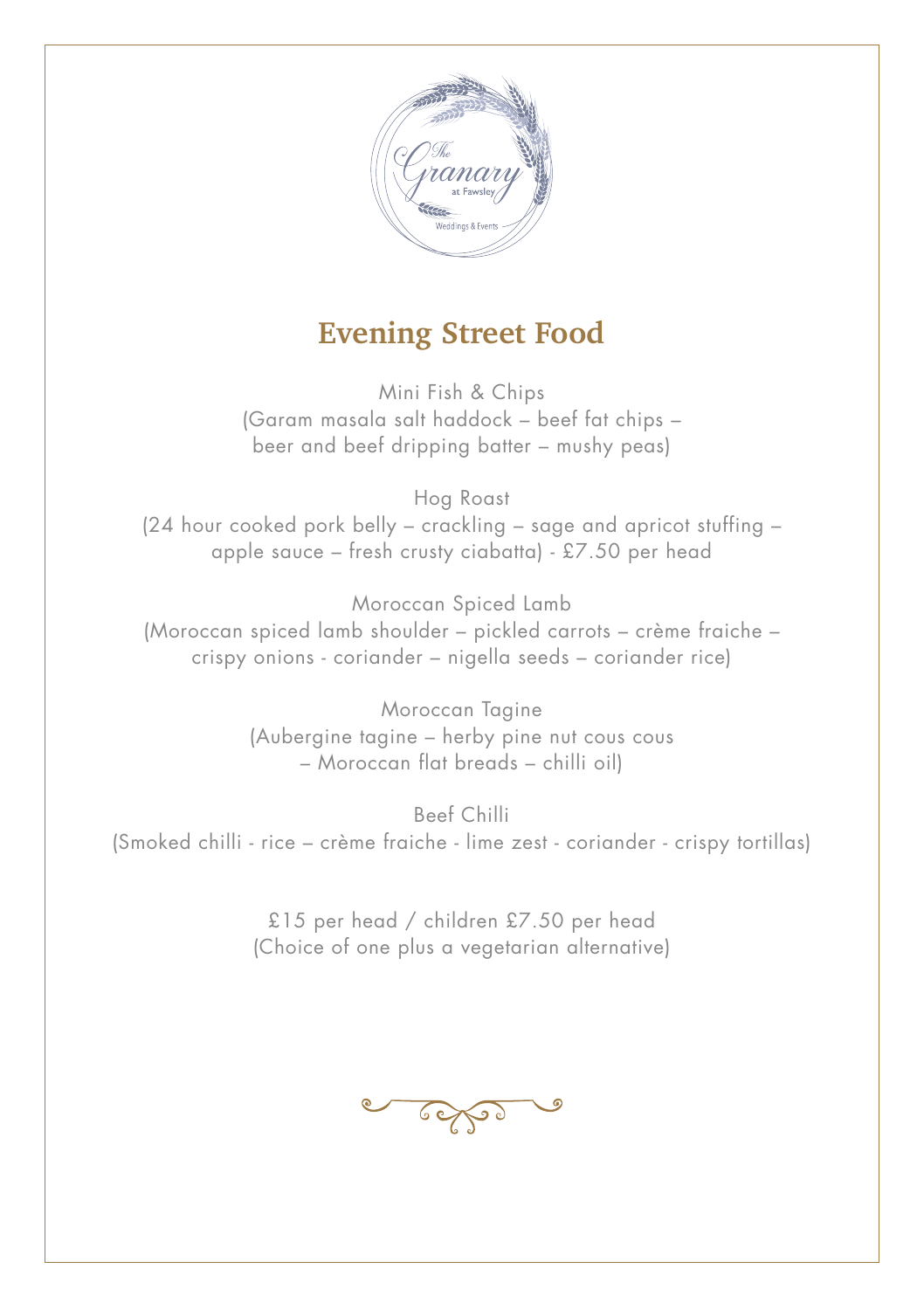

#### **Evening Platters**

#### **Meat Platter**

Chorizo and pork belly sausage roll Black pudding bonbons Ham hock terrine Scotch Egg Honey glazed sausages Garlic parsley mayonnaise & Pickled shallots £22 per head

### **Cheese Platter**

Selection of three English cheeses Red onion marmalade Oat biscuits Grapes and figs Marmite butter Sourdough and parmesan crisps £19.95 per head

#### **Dessert Platter**

Chocolate brownie Raspberry jam donut Pistachio and coffee macaron Mini lemon meringue pie £13 per head